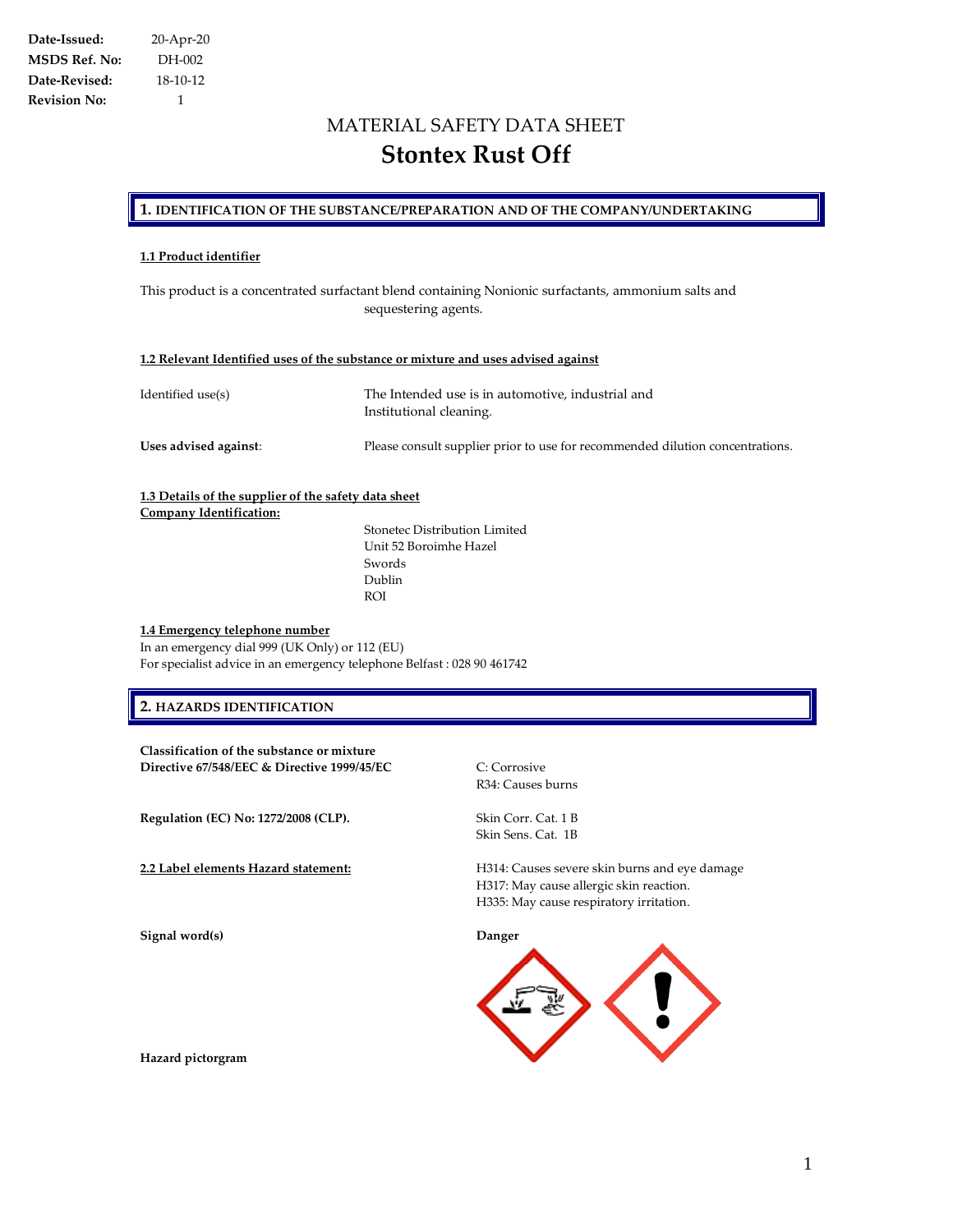### **Precautionary statement(s)**

**P260**: Do not breathe dust/fume/gas/mist/vapours/spray. **P280**: Wear protective gloves/protective clothing/eye protection/face protection. **P301**+P330+P331: IF SWALLOWED: rinse mouth. Do NOT induce vomiting. **P303**+P361+P353: IF ON SKIN (or hair): Remove/Take off immediately all contaminated clothing. Rinse skin with water/shower. **P305+P351+P338:** IF IN EYES: Rinse cautiously with water for several minutes. Remove contact lenses, if present and easy to do. Continue rinsing.

**P310:** Immediately call a POISON CENTER or doctor/physician.

#### **Additional Label requirements**

None

### **2.3 Other hazards**

### **3. COMPOSITION/INFORMATION ON INGREDIENTS**

### **Substances**

| Hazardous ingredients(s)                            | $\%$ (w/w) | CAS No:     | H Codes          | <b>GHS</b> Classification                                     |
|-----------------------------------------------------|------------|-------------|------------------|---------------------------------------------------------------|
| Ammonium<br>mercaptoacetate                         | < 10.0     | 5421-46-5   | 314, 317, 335    | Acute Tox. 3; Skin<br>Corr. 1B<br>Skin Sens. 1; STOT SE<br>3; |
| Alcohols, C12-13-<br>branched and linear            | <1.0       | 160901-19-9 | 318              | Serious eye damage,<br>Cat 1                                  |
| β-Alanine, N-coco alkyl<br>derivs.,<br>sodium salts | <1.0       | 68608-68-4  | H <sub>320</sub> | Eye irritation, Cat 2                                         |

### **4. FIRST AID MEASURES**

### **INHALATION**

Remove patient from exposure, keep warm and at rest. Administer oxygen if necessary

#### **SKIN CONTACT**

Remove contaminated clothing. Drench with large quantities of water. Continue to wash the affected area for at least 10 minutes.

#### **EYE CONTACT**

Immediately irrigate with eyewash solution or clean water, holding the eyelids apart for at least 15 minutes. Continue irrigation until medical attention can be obtained.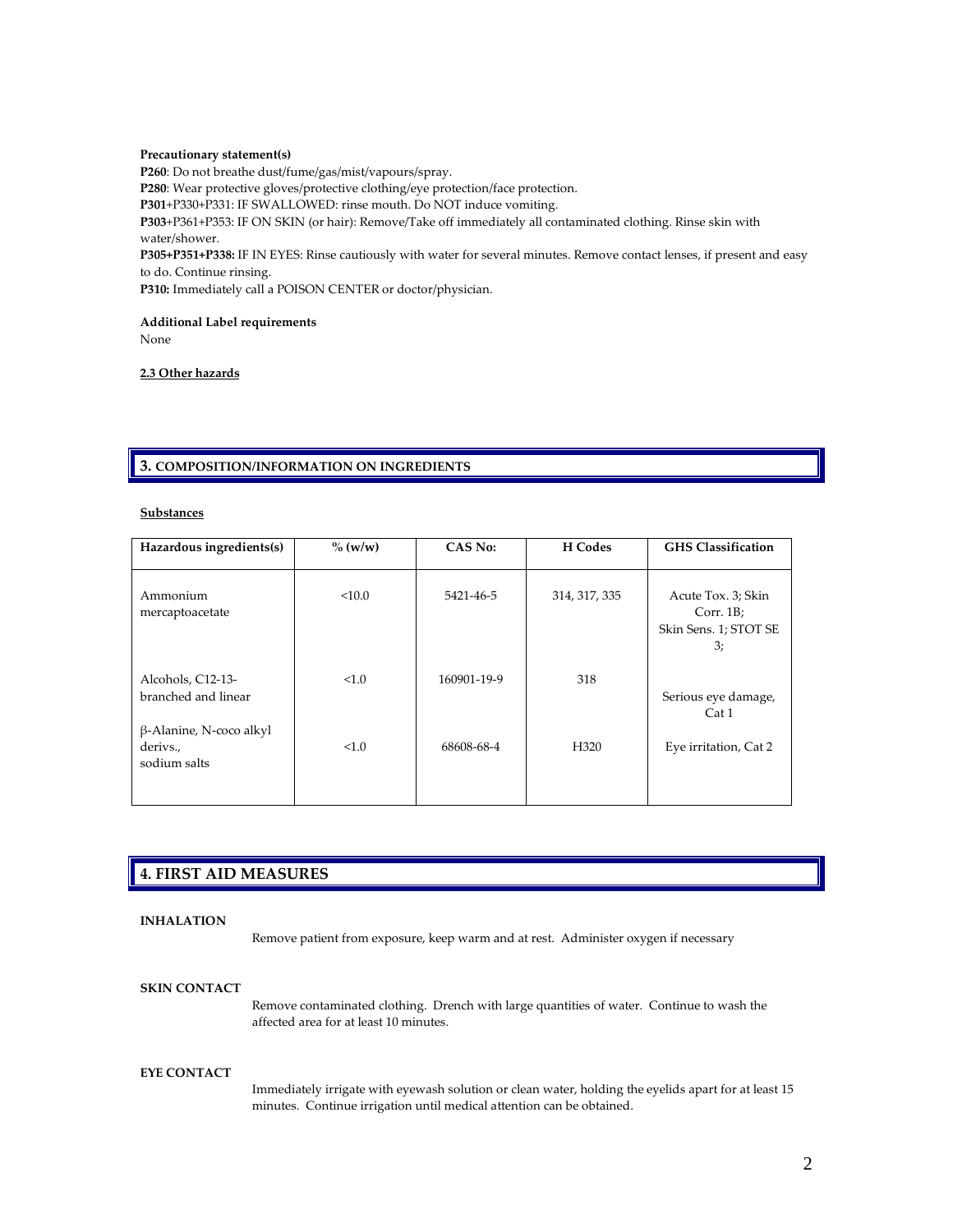### **INGESTION**

Do not induce vomiting. Provided the patient is conscious, wash out mouth with water and give 200- 300 ml (half a pint ) of water to drink.

### **4.2 Most important symptoms and effects, both acute and delayed**

Causes severe damage to eyes and skin. May cause severe damage with formation of corneal ulcers and permanent impairment of vision. Mist is severely irritant to the respiratory tract. Effect may vary from irritation of the nasal mucous membrane to severe lung irritation. Will immediately cause corrosion of and damage to the gastrointestinal tract.

### **4.3 Indication of any immediate medical attention and special treatment needed:**

**Speed is essential. Obtain immediate medical attention.** Showers and eye washing equipment must be provided at handling points. Remove contaminated clothing and wash all affected areas with plenty of water. Symptomatic treatment and supportive therapy as indicated.

### **5. FIRE FIGHTING MEASURES**

| <b>Extinguishing Media:</b>  | Foam, CO2 or dry powder              |
|------------------------------|--------------------------------------|
| Suitable extinguishing media | As appropriate for surrounding fire. |

### **5.2 Special Hazards arising from the substance or mixture**

Non combustible.

### **5.3 Advice for fire fighters**

A self contained breathing apparatus and suitable protective clothing must be worn in fire conditions.

# **6. ACCIDENTAL RELEASE MEASURES**

### **6.1 Personal precautions, protective equipment and emergency procedures**

Ensure suitable personal protection during removal of spillages.

#### **6.2 Environmental precautions**

Avoid release to the environment. Prevent liquid entering sewers, basements and any watercourses.

### **6.3 Methods and material for containment and cleaning up**

Stop leak if safe to do so. Contain spillages.

Small spillages: Neutralise wherever possible. Wash the spillage area with water.

Large spillages: Contain spillages with sand, earth or any suitable adsorbent material. Remove and dispose of residues. Wash the spillage area with water. Water washing to drain of large amounts of caustic soda should only be carried out with the prior consent of the Environment Agency or other appropriate regulatory body. Contaminated adsorbent must be removed in sealed, plastic lined drums and disposed of via an authorised waste disposal contractor.

#### **6.4 Reference to other sections**

See Section: 8, 13

### **6.5 Additional information**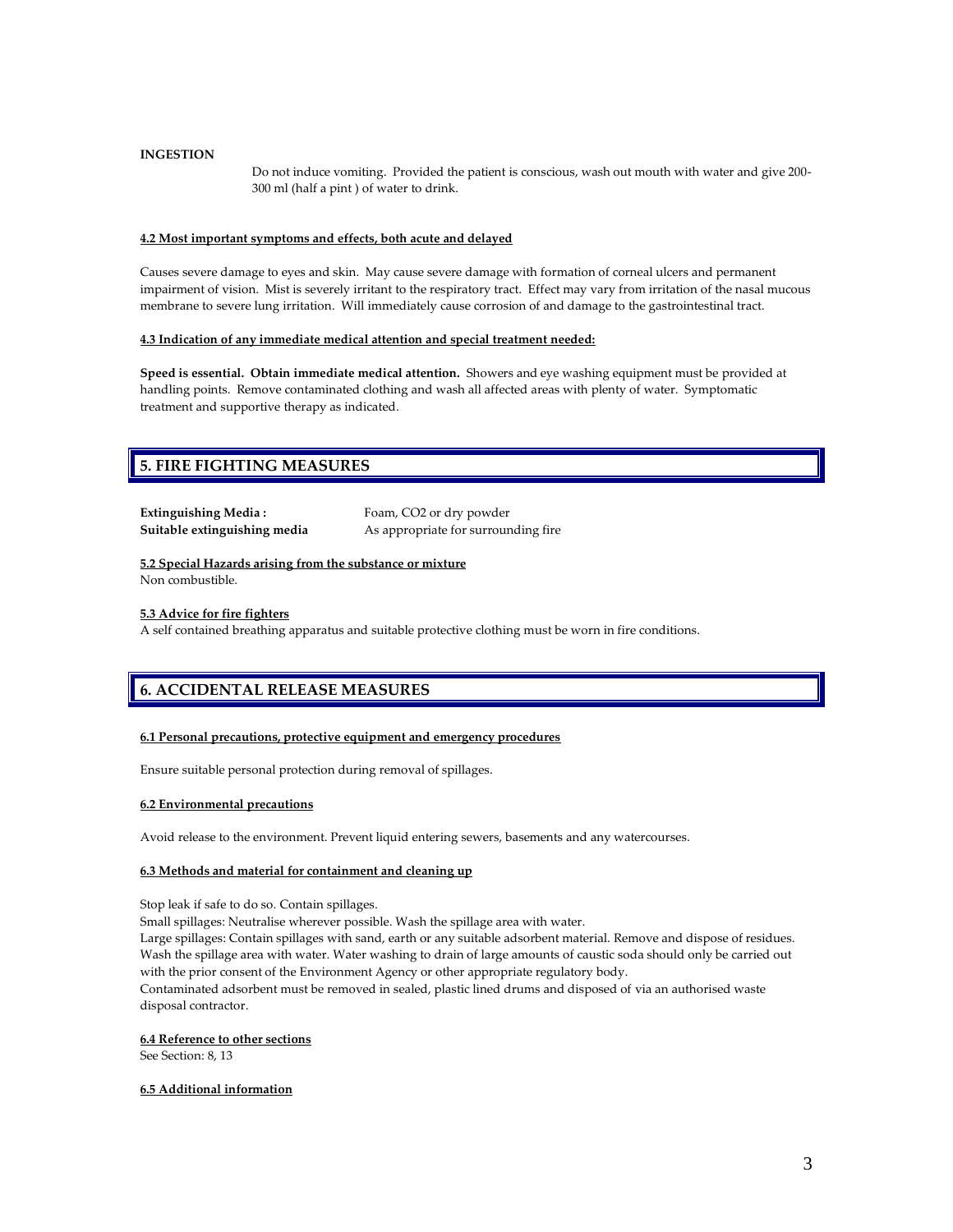Spillages or uncontrolled discharges into watercourses must be IMMEDIATELY alerted to the Environment Agency or other appropriate regulatory body.

### **7. HANDLING AND STORAGE**

### **7.1 Precautions for safe handling**

Avoid contact with skin and eyes. Keep away from acids and chlorinated hydrocarbons. Care should be taken when diluting solutions. Do not spray. Avoid generation of aerosols or mist.

### **7.2 Conditions for safe storage, including any incompatibilities**

For small quantities - Keep container tightly closed.

### **7.3 Specific end use(s)**

Not applicable

### **8. EXPOSURE CONTROLS/ PERSONAL PROTECTION**

#### **SECTION 8: Exposure controls/personal protection**

### **8.1 Control parameters**

### **Components with workplace control parameters**

Contains no substances with occupational exposure limit values.

#### **8.2 Exposure controls**

### **Appropriate engineering controls**

Avoid contact with skin, eyes and clothing. Wash hands before breaks and immediately after handling the product.

#### **Personal protective equipment**

#### **Eye/face protection**

Tightly fitting safety goggles. Use equipment for eye protection tested and approved under appropriate government standards such as NIOSH (US) or EN 166(EU).

#### **Skin protection**

Handle with gloves. Gloves must be inspected prior to use. Use proper glove removal technique (without touching glove's outer surface) to avoid skin contact with this product. Dispose of contaminated gloves after use in accordance with applicable laws and good laboratory practices. Wash and dry hands.

The selected protective gloves have to satisfy the specifications of EU Directive 89/686/EEC and the standard EN 374 derived from it.

### **Body Protection**

The type of protective equipment must be selected according to the concentration and amount of the dangerous substance at the specific workplace.

### **Respiratory protection**

Where risk assessment shows potential for respiratory aids, then use as appropriate. It is not however envisaged that under normal conditions any respiratory aid will be required.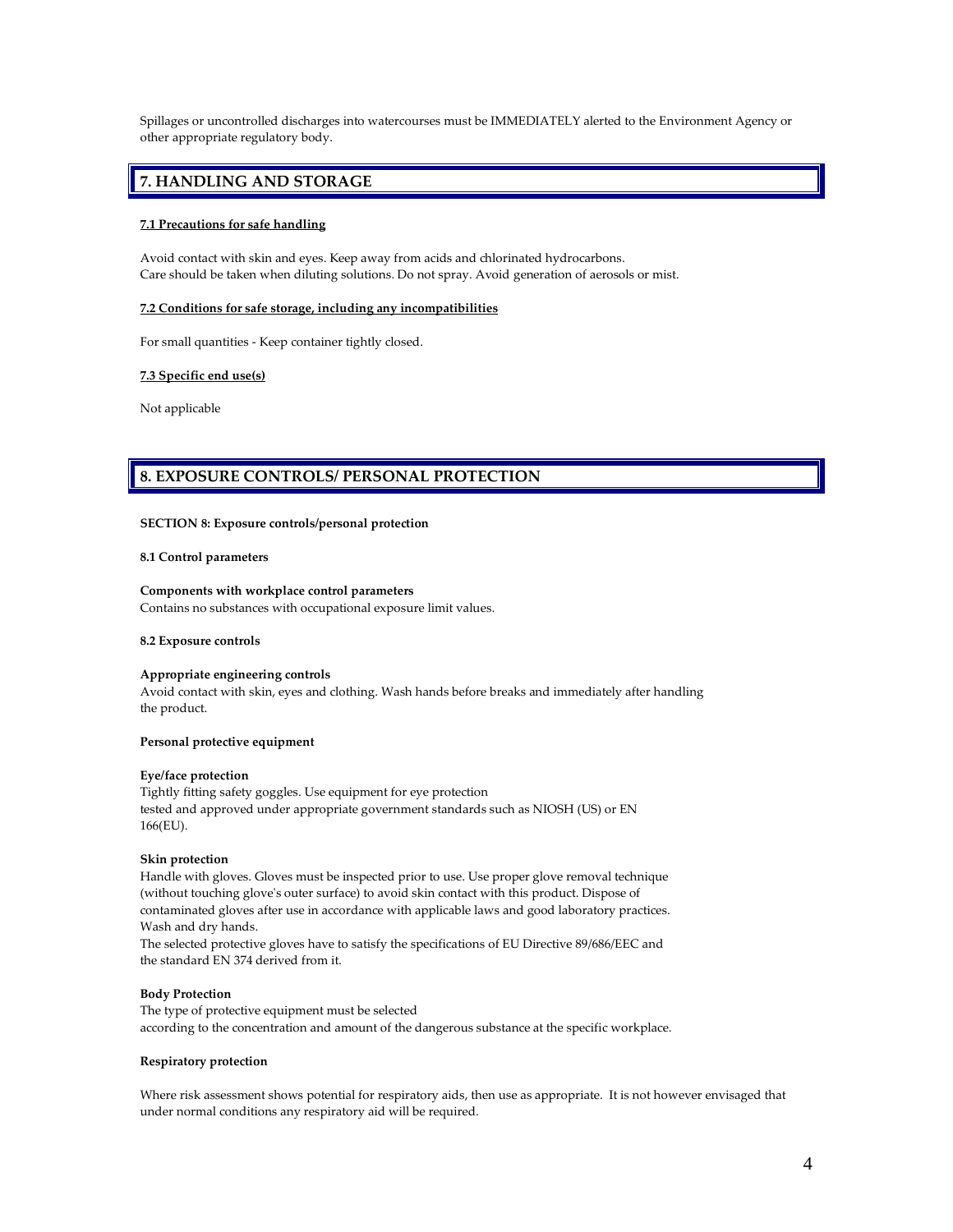### **9. PHYSICAL AND CHEMICAL PROPERTIES**

**9.1 Information on basic physical and chemical properties**

| Form                                | Purple liquid. |
|-------------------------------------|----------------|
| Colour                              | Characteristic |
| Solubility (water)                  | Complete       |
| Density gcm <sup>-3</sup> (@20degC) | 1.02           |
| pH                                  | 8.0            |

**9.2 Other information**

Refer to technical brochure.

## **10. STABILITY AND REACTIVITY**

### **10.1 Reactivity**

no data available

### **10.2 Chemical stability**

Stable under recommended storage conditions.

### **10.3 Possibility of hazardous reactions**

no data available

### **10.4 Conditions to avoid**

no data available

### **10.5 Incompatible materials**

Strong oxidizing agents

### **10.6 Hazardous decomposition products**

Other decomposition products - no data available In the event of fire: see section 5

# **11. TOXICOLOGICAL INFORMATION**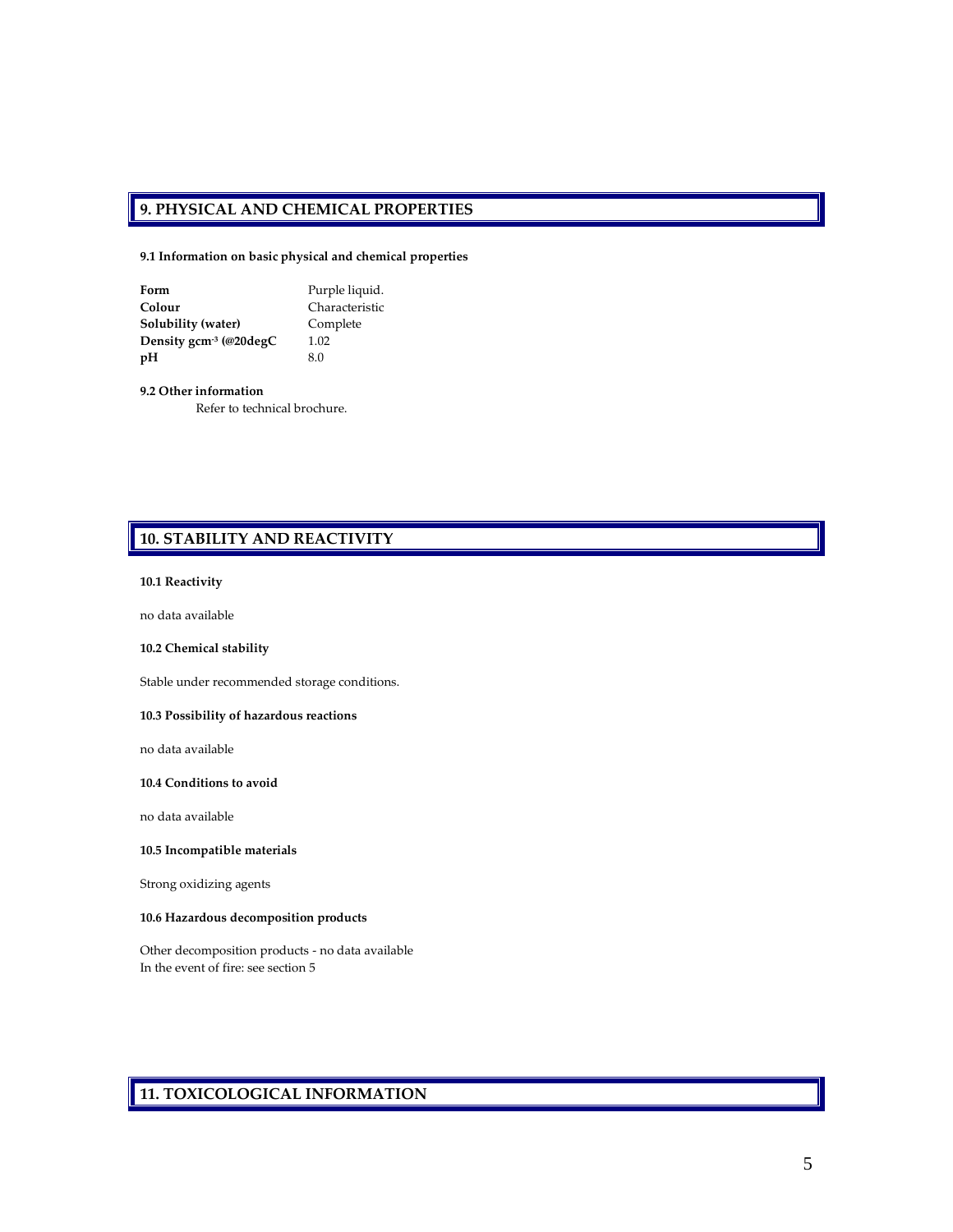### **11.1 Information on toxicological effects**

**Acute toxicity** no data available

### **Skin corrosion/irritation** no data available

**Serious eye damage/eye irritation**

no data available

**Respiratory or skin sensitisation** no data available

# **Germ cell mutagenicity**

no data available

### **Carcinogenicity**

IARC: No component of this product present at levels greater than or equal to 0.1% is identified as probable, possible or confirmed human carcinogen by IARC.

### **Reproductive toxicity**

no data available

**Specific target organ toxicity - single exposure** no data available

**Specific target organ toxicity - repeated exposure** no data available

#### **Aspiration hazard** no data available

### **Additional Information**

RTECS: Not available To the best of our knowledge, the chemical, physical, and toxicological properties have not been thoroughly investigated.

### **12. ECOLOGICAL INFORMATION**

### **12.1 Toxicity**

No reliable data available. Concentrations greater than 100ppm, especially in fresh water, or a pH value equal to or greater than 10.5 may be fatal to fish and other aquatic organisms. Can cause damage to aquatic plants. Can cause damage to vegetation.

### **12.2 Persistence and degradability**

Highly soluble in water and has a low vapour pressure. It will be found predominantly in the aquatic environment. It degrades readily by reaction with the natural carbon dioxide in the air.

### **12.3 Bioaccumulative potential**

Does not bioaccumulate.

### **12.4 Mobility in soil**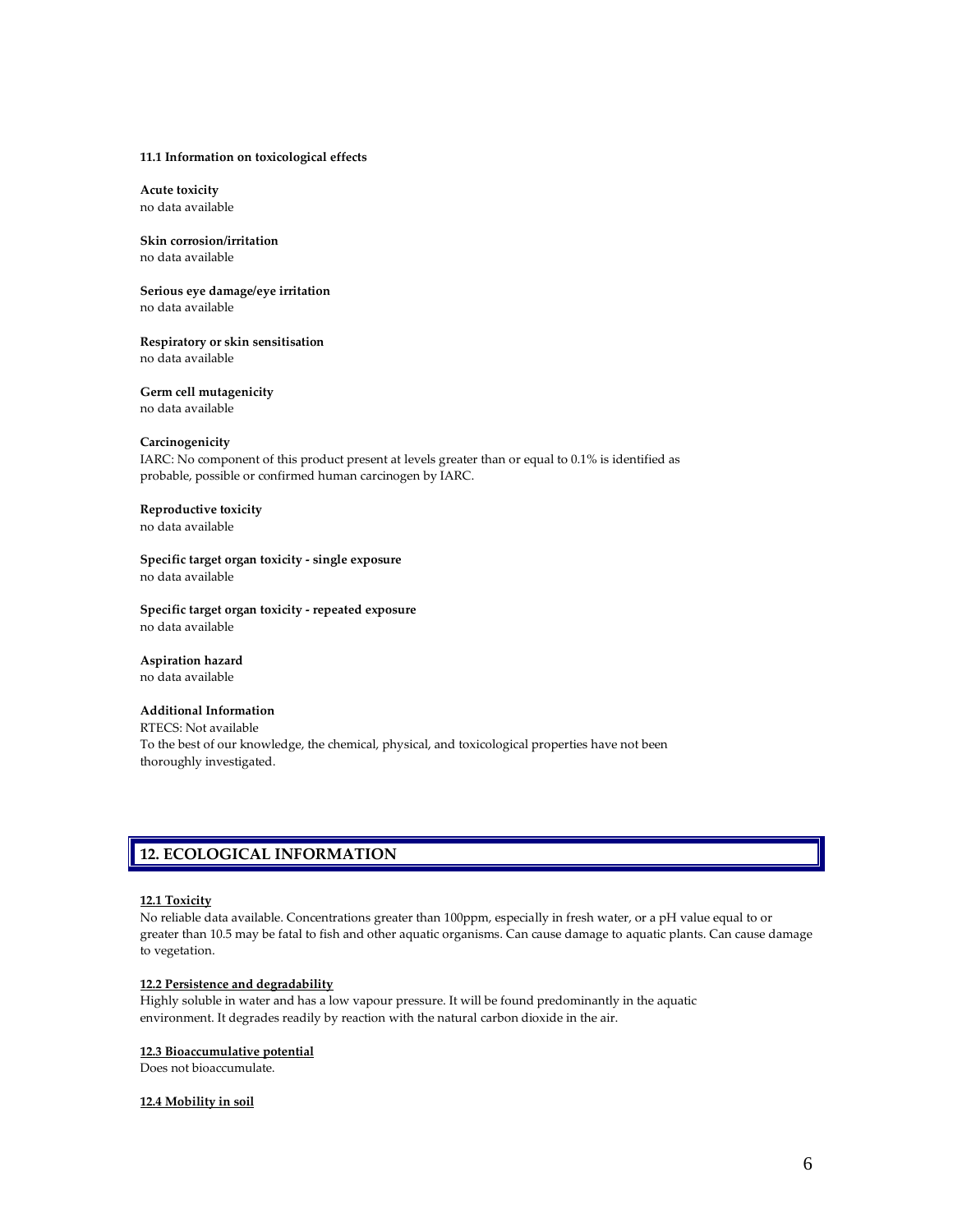Becomes increasingly more mobile in soil with dilution.

### **12.5 Results of PBT and vPvB assessment**

No data available on product or any of its components.

### **12.6 Other adverse effects**

Concentrations sufficient to render effluent alkaline may cause damage to effluent treatment organisms.

# **13. DISPOSAL CONSIDERATIONS**

### **13.1 Waste treatment methods**

Disposal should be in accordance with local, state or national legislation.

Do not empty into drains; dispose of this material and its container in a safe way.

Contaminated adsorbent must be removed in sealed, plastic lined drums and disposed of via an authorised waste disposal contractor.

### **13.2 Additional information**

Sludge waste containing mercury (see Storage) will require to be disposed of in an authorised treatment facility licensed under the Environmental Protection Act (EPA).

### **14. TRANSPORT INFORMATION**

### **14.1 UN number**

ADR/RID: 2922 IMDG: 2922 IATA: 2922

### **14.2 UN proper shipping name**

| ADR/RID: | CORROSIVE LIQUID, TOXIC, N.O.S. (Ammonium mercaptoacetate) |
|----------|------------------------------------------------------------|
| IMDG:    | CORROSIVE LIQUID, TOXIC, N.O.S. (Ammonium mercaptoacetate) |
| IATA:    | Corrosive liquid, toxic, n.o.s. (Ammonium mercaptoacetate) |

#### **14.3 Transport hazard class(es)**

ADR/RID: 8 (6.1) IMDG: 8 (6.1) IATA: 8 (6.1)

#### **14.4 Packaging group**

ADR/RID: III IMDG: III IATA: III

#### **14.5 Environmental hazards**

ADR/RID: no IMDG Marine pollutant: no IATA: no

### **14.6 Special precautions for user**

no data available

### **15. REGULATORY INFORMATION**